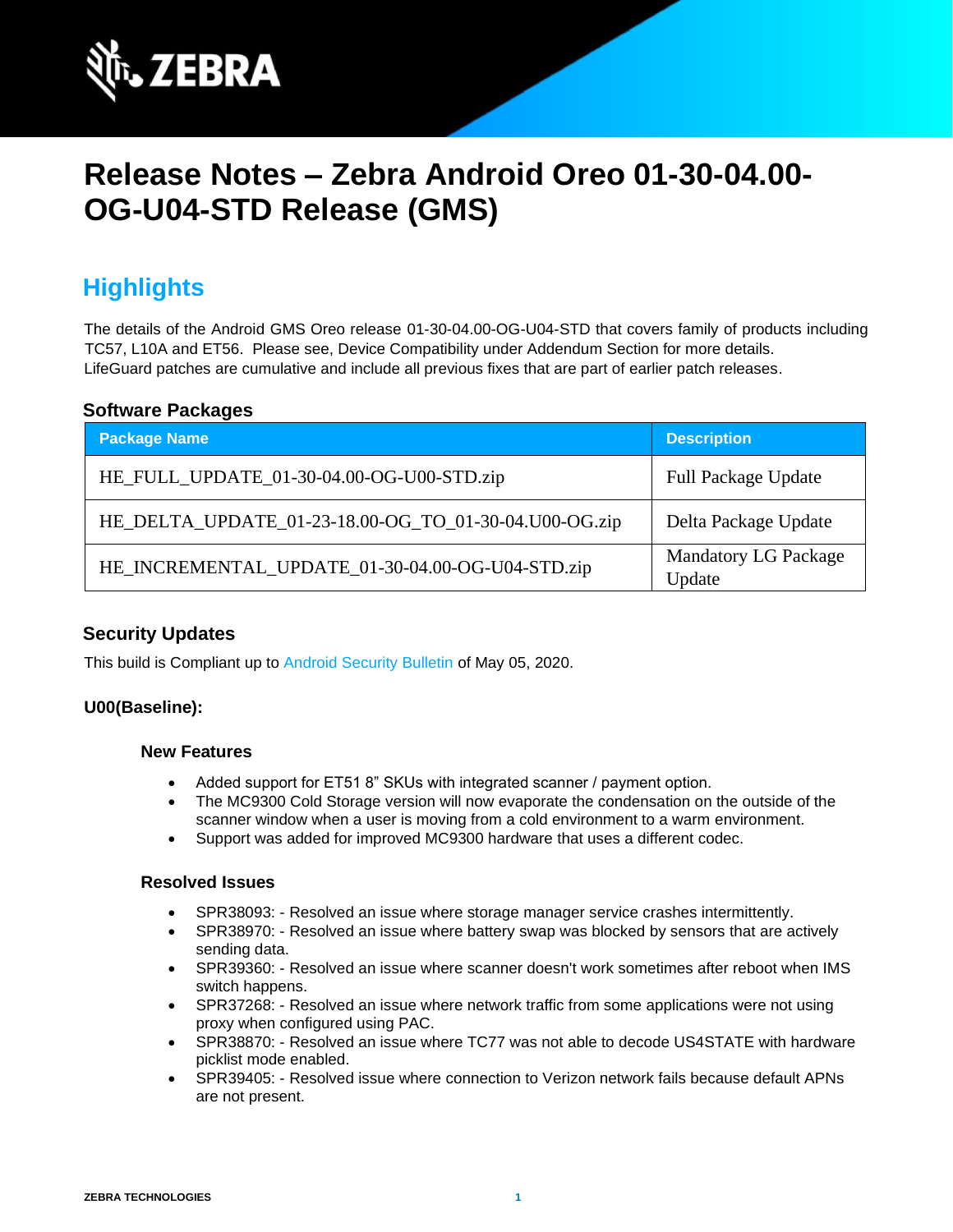

#### **LifeGuard Update 04:**

- ➢ This LG patch is applicable for 01-30-04.00-OG-U00-STD BSP version. The LG Patch includes the following updated components.
	- $MX: -10.0.2.6$
	- DataWedge: 8.0.37
	- StageNow-Client: 4.2.5.5
	- Enterprise Keyboard: 2.2.2.3
	- EMDK: 8.0.10.2621
	- $\bullet$  DDT:  $-1.20.0.2$
	- Event injection Service: 4.3.0.0
	- Zebra Folder: -10.0
	- Wi-Fi: FUSION\_QA\_2\_1.11.0.008\_O
	- OSX: QCT.81.8.25.18

#### **Fixes**

- SPR39012 Resolved an issue wherein the profile with SKIP SUW used to take more time to get applied
- SPR39545-Resolved an issue wherein external USB keyboard was not getting disabled via StageNow or MX
- SPR39405- Resolved an issue wherein cellular network connection failure were observed.
- SPR39514-Resolved an issue wherein while using chrome in GMS restricted profile, enable Google Play services notification popup used to appear.
- SPR39613 Resolved an issue where Device was unable to fetch UUID details of remote device
- SPR39513- Resolved an issue wherein screen would not wake up from suspend when using scan-trigger as wakeup source
- SPR39006 Added support to automatically agree to the location consent when the location modes are changed using WirelessMgr CSP
- SPR35665 Resolved an issue wherein Google keyboard settings are not persisting through a reboot when configured directly after factory reset
- SPR38534 Resolved an issue where disconnection is observed in Fast Transition mode when device is in suspend state.
- SPR39082 Resolved an issue wherein Intermittent loss of Ethernet connection is observed.
- SPR38880 Resolved an issue wherein device gets stuck on bootup screen.
- SPR38885 Added support to allow package installation while App whilelist is enabled with App verification mode as long as the package and its corresponding signature is whitelisted.
- SPR39332 Resolved an issue wherein scanning multiple barcodes would not work while in SKIP SETUP Wizard screen
- SPR38739 Resolved an issue wherein streaming of certain MP3 files used to fail
- SPR38748 Resolved an issue wherein multicast voice traffic reception is improved.
- SPR39578-Resolved an issue where Device was unable to retain Bluetooth connection after idle timeout period
- Fixed an issue on SE4750 scanner devices where scanning would occasionally stop after extensive scanning.
- SPR39544 Resolved an issue wherein the eMMC health data was being reported incorrectly for a specific flash part.
- SPR39644 Included Rxlogger v5.4.16.0 that provides option to store the logs in the Internal sdcard, even when external SDcard is present on the device. User needs to select "Enable Internal sdcard only" to store the logs in the internal sdcard.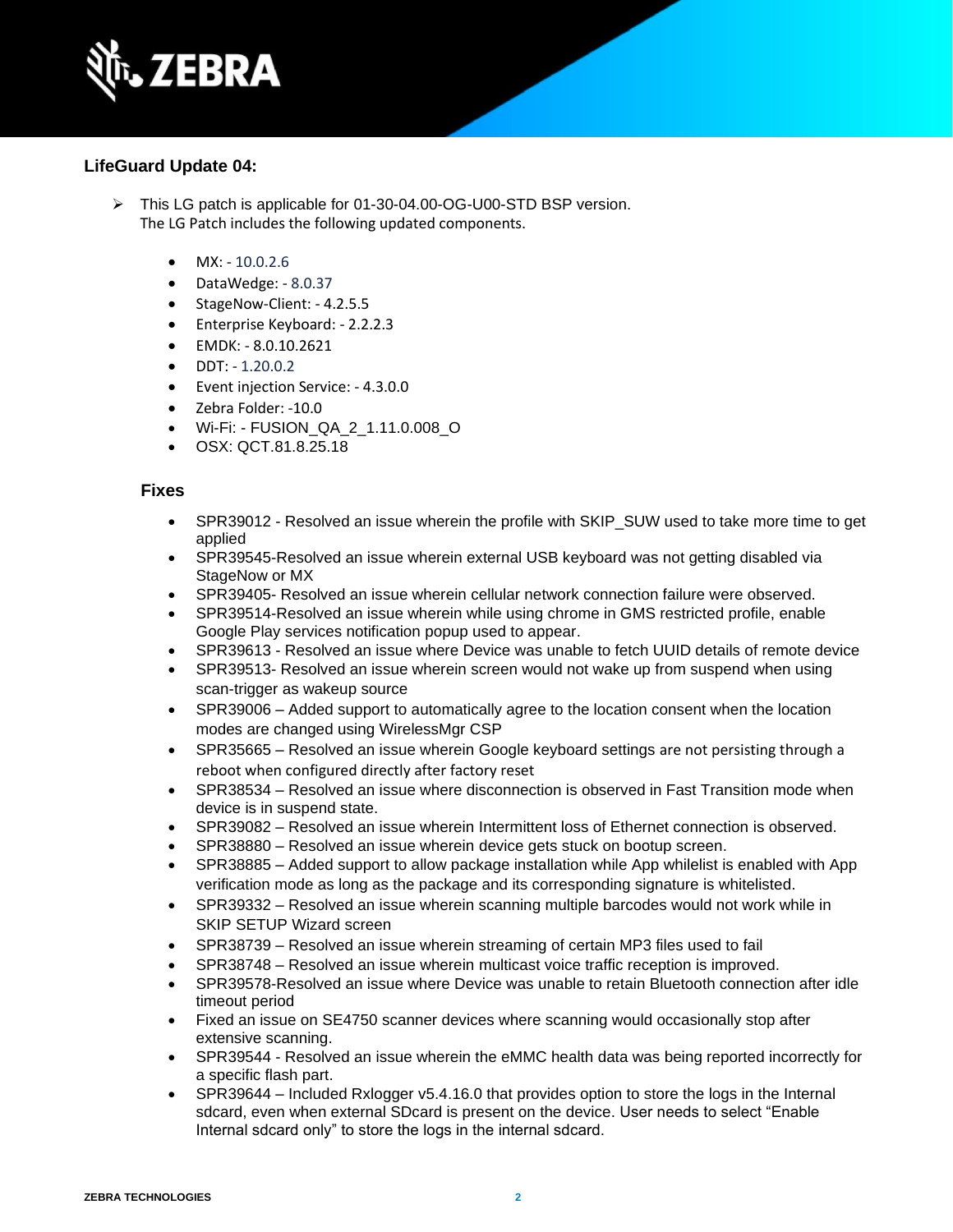

### **New Features**

- Added Workstation Dock Enhancements & PH10 Support.
- Added Ability to Provision network credentials as part of Android Setup Wizard.
- Added support for Google QR Code integration with device scanner.
- Added support for Raw and IrCOMM modes for existing IrDA SW package.
- Added secure DataWedge Intent APIs for device and data security.
- Added support of Dynamic Staging to mass create barcodes from a single profile.
- Added Ability to easily add support for new File Transfer protocols.
- Added support to Control Access to Sensitive MX Functions.
- Added MC93 Cold Storage SKUs Heater Control Logic Optimization.
- Added Scanner Frame support for ET51.
- Added support for Connectivity analysis retry in Worry Free Wifi
- Added support for Image Capture with anchor barcode.
- Added support for Sensitivity parameter for Presentation mode.
- Added support for Trigger modes (Timed Release & Timed Hold) support in DS36xx and L36xxx scanners.

### **Cellular carrier supported**

AT&T, Verizon Wireless, Sprint, Telstra and ROW (Rest of World)

### **Version Information**

Below Table contains important information on versions

| <b>Description</b>          | <b>Version</b>                                      |
|-----------------------------|-----------------------------------------------------|
| <b>Product Build Number</b> | X1-30-04.00-OG-U04-STD                              |
| <b>Android Version</b>      | 8.1.0                                               |
| <b>Security Patch level</b> | May 5, 2020                                         |
| Linux Kernel                | 4.4.78                                              |
| <b>Component Versions</b>   | Please see Component Version under Addendum section |

## **Installation**

### **Requirements and Instructions**

• [Installation and setup instructions](https://www.zebra.com/content/dam/zebra_new_ia/en-us/software/operating-system/helios/oreo-os-update-instructions.pdf)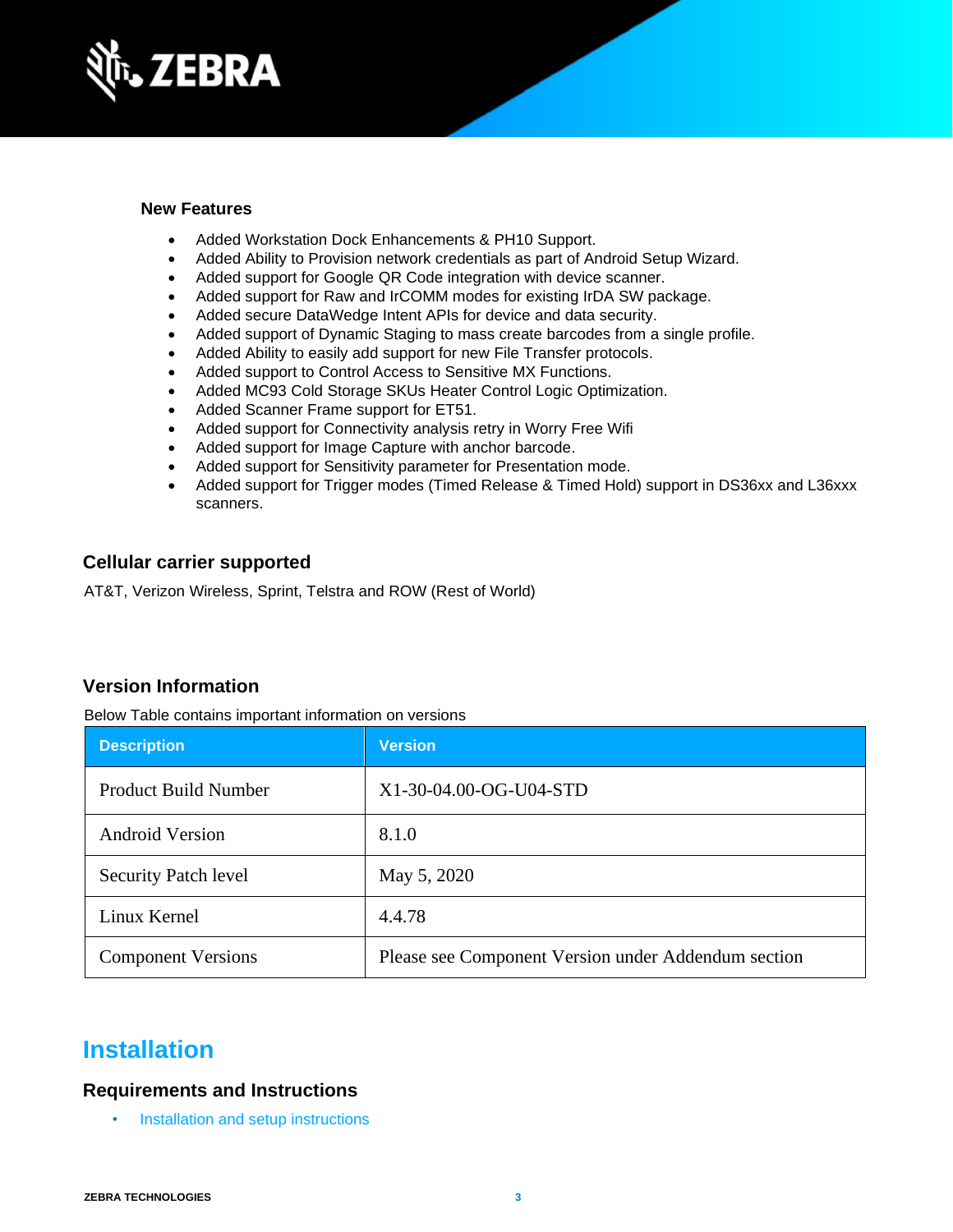

### **Upgrade Options**

Below table provides detailed information on shortest path to upgrade based on current version of software.

| <b>Software</b><br><b>Current</b><br><b>Version on Device</b>                            | <b>Steps to get to this Release</b>                                                                                                                                                                                                                                                                                                                                                                                     | <b>Comments</b>                                                                                                       |
|------------------------------------------------------------------------------------------|-------------------------------------------------------------------------------------------------------------------------------------------------------------------------------------------------------------------------------------------------------------------------------------------------------------------------------------------------------------------------------------------------------------------------|-----------------------------------------------------------------------------------------------------------------------|
| $01-12-01.00-ON-Uxx$<br>01-13-20.00-ON-Uxx<br>01-18-02.00-ON-Uxx<br>$01-21-18.00-ON-UXX$ | Apply Full Package Update<br>HE_FULL_UPDATE_01-30-04.00-OG-U00-STD.zip<br><b>Followed by</b><br>Apply Incremental Update<br>HE_INCREMENTAL_UPDATE_01-30-04.00-OG-<br>U04-STD.zip                                                                                                                                                                                                                                        | <b>Full Package</b><br>Update                                                                                         |
| $01-23-18.00$ -ON-Uxx                                                                    | <b>Option 1:</b> Apply Delta Package Update<br>HE_DELTA_UPDATE_01-23-19.00-ON_TO_01-30-<br>04.U00-ON.zip<br><b>Followed by</b><br>Apply Incremental Update<br>HE_INCREMENTAL_UPDATE_01-30-04.00-OG-<br>U04-STD.zip<br><b>Option 2:</b> Apply Full Package Update<br>HE_FULL_UPDATE_01-30-04.00-OG-U00-STD.zip<br><b>Followed by</b><br>Apply Incremental Update<br>HE_INCREMENTAL_UPDATE_01-30-04.00-OG-<br>U04-STD.zip | Option #1 is<br>recommended as<br>size of Delta<br>package update<br>is smaller<br>compared to Full<br>Package Update |
| 01-30-04.00-OG-Uxx                                                                       | Apply Incremental Update<br>HE_INCREMENTAL_UPDATE_01-30-04.00-OG-<br>U04-STD.zip                                                                                                                                                                                                                                                                                                                                        |                                                                                                                       |

## **Known Constraints and Workarounds**

- WiFi sleep policy set to "Always" (Android O limitation)
- As GMS Restricted Mode is available in this release, Customers using Enable/Disable GMS apps may want to consult the settings types for App Manager, Power Manager and GMS Manager in Zebra's Tech Docs. Functionality originally in Enable/Disable GMS apps (App Manager) has been moved to GMS Restricted Mode (GMS Manager).
- Some devices operate at 320 dpi. This screen configuration results in the majority of the AOSP applications displaying content consistently in both portrait and landscape modes. In most cases if the application layout is not optimal in landscape it is optimal in portrait or vice versa. However, there are a few applications that do not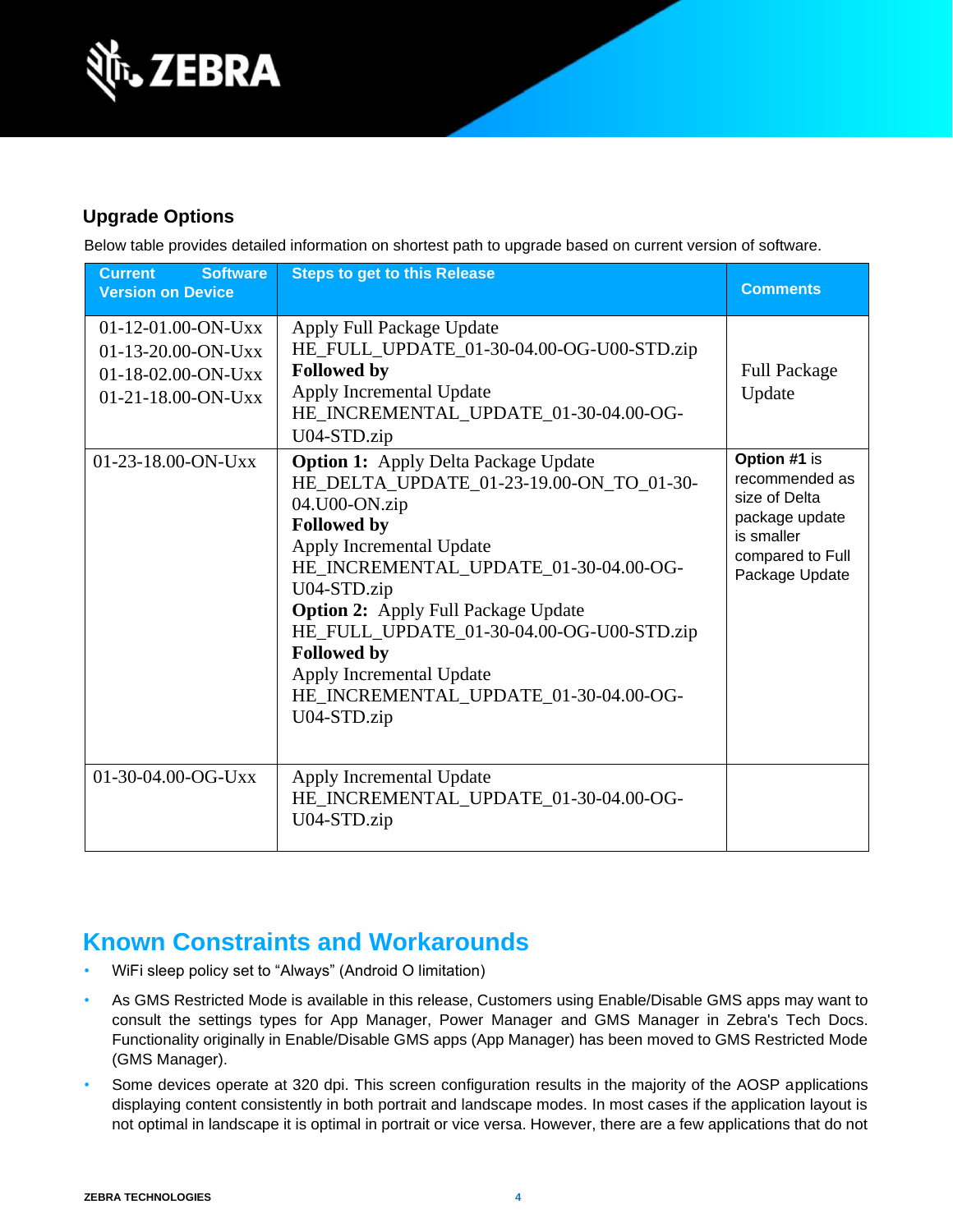

render properly in either portrait or landscape. In this case the suggested alternative is to change the display size using the bundled Display Settings APK or use settings menu to change the display size and font size (settings  $\Box$  Display  $\Box$  Advanced settings  $\Box$  Display Size / Font Size).

## **Addendum**

### **Device Compatibility**

This software release has been approved for use on the following devices.

| <b>Device</b><br><b>Family</b> | <b>Part Number</b>                                                                             |                                                             | <b>Device Specific</b><br><b>Manuals and</b><br><b>Guides</b> |
|--------------------------------|------------------------------------------------------------------------------------------------|-------------------------------------------------------------|---------------------------------------------------------------|
| <b>TC57</b>                    | TC57HO-1PEZU4P-A6<br>TC57HO-1PEZU4P-NA<br>TC57HO-1PEZU4P-EA<br>TC57HO-1PEZU4P-FT<br>(FIPS SKU) | TC57HO-1PEZU4P-IA<br>TC57HO-1PEZU4P-BR<br>TC57HO-1PEZU4P-ID | <b>TC57 Home Page</b>                                         |
| L10AW                          | RTL10B1-xxAxxX0x00A6<br>(ROW)<br>RTL10B1-xxAxxX0x00IN<br>(India)                               | RTL10B1-xxAxxX0x00NA<br>(NA)                                | L10 Home Page                                                 |
|                                | Note: 'x' Stands for wild card for different configurations.                                   |                                                             |                                                               |
| ET56                           | ET56DE-G21E-00A6<br>ET56DE-G21E-00IA                                                           | ET56DE-G21E-00NA                                            | ET56 Home Page                                                |

### **Component Versions**

For detailed release notes, please refer [techdocs.zebra.com,](https://techdocs.zebra.com/) [developer.zebra.com](https://developer.zebra.com/)

| <b>Component / Description</b> | <b>Version</b> |
|--------------------------------|----------------|
| ActiveEdge                     | 2.5.16         |